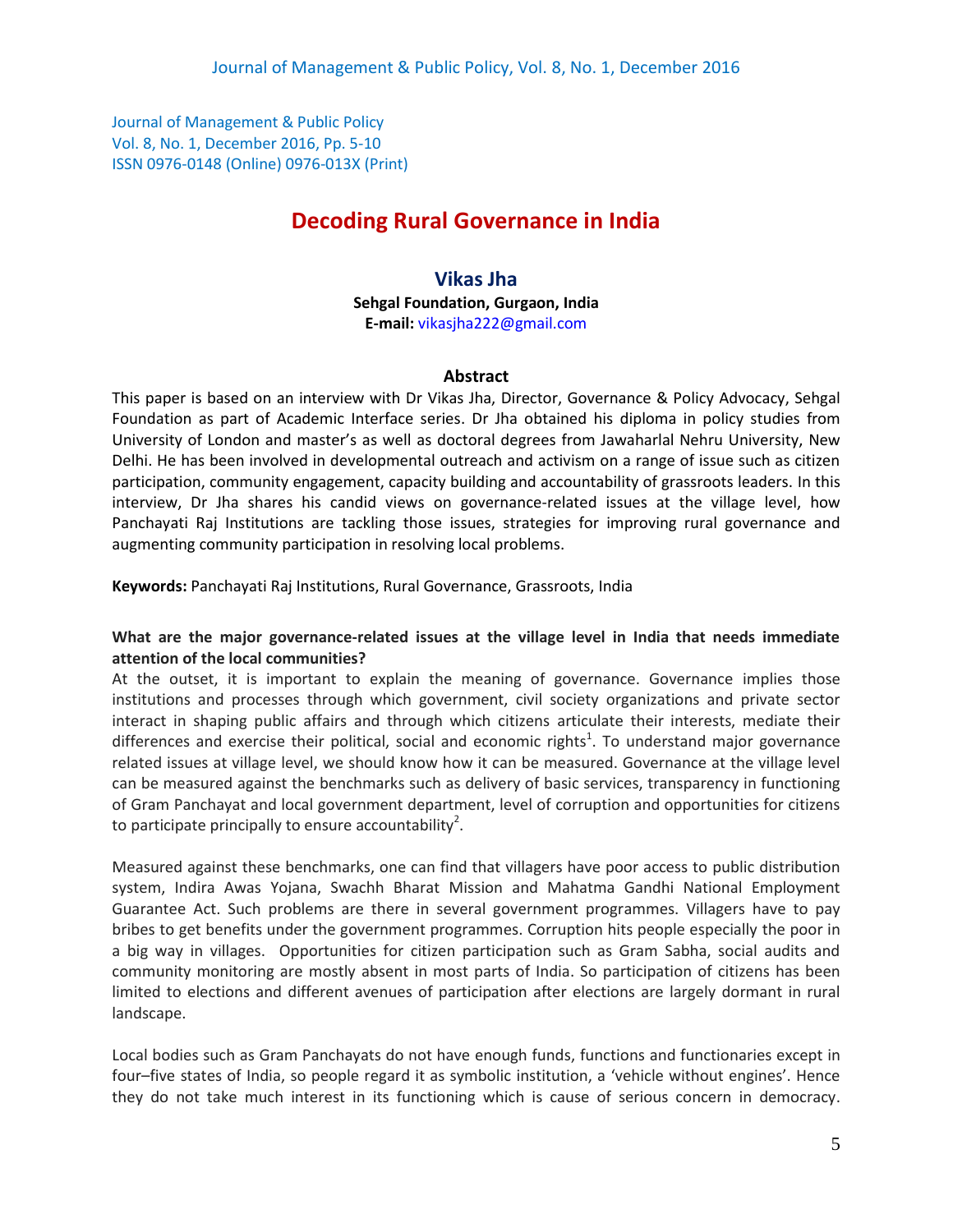Greater participation of citizens in local affairs might strengthen their belief in democratic processes and inculcates a culture of solving issues democratically. However, motivating rural folks to participate in deliberations of local bodies or collectively influence decision-making is a bit challenging due to traditional marginalization and presence of strong power brokers.

### **Are the Panchayati Raj Institutions (PRIs) able to tackle the key issues at the grassroots levels effectively?**

Within the context of limited administrative and fiscal decentralisation in India, PRIs have to meet huge expectation of people. PRIs have been able to take up issues of villagers to line government departments and they have been able to make substantial contribution in improving the village infrastructure.

PRIs have very crucial role in monitoring of government programmes such as Public Distribution System, Mid-Day Meal, Integrated Child Development Services and schools. Any complaint by PRIs on poor functioning of the government departments is taken very seriously by district administration. In MGNREGA and Swachh Bharat Mission, PRIs have very important role in monitoring and implementation.

PRIs are bridge between citizens and government which helps in channelizing demands of citizens to government and government message to citizens. PRIs through its platform such as Gram Sabha offer opportunities to citizens to participate in governance regularly. Otherwise, citizens participate just once in five years for electing government at local, state and national level –making India an electoral democracy lacking features of citizen participation.

I would say that within the administrative, fiscal and capacity constraints, PRIs have worked quite well.

# **What are the reasons behind apparent failure of Panchayati Raj Institutions in living up to the expectations of its primary constituency?**

PRIs have not failed in India but they seem to be failing or underperforming due to various reasons. The primary reason for outward failure of decentralized units such Panchayati Raj Institutions (elected local bodies) is design failure except in some states of India. It means inconsistent design of political, administrative and fiscal decentralisation. I feel that decentralization in India has been designed to fail as administrative and fiscal powers have deliberately not been given by state government as they fear losing power to elected local bodies.

The 73<sup>rd</sup> and 74<sup>th</sup> constitutional amendment envisages devolution of 29 subjects to village councils and 18 subjects to municipalities respectively. However in practice, they have not been transferred to local bodies in most of the states in the country. The World Bank study also points out that although the constitution has recognised the local village councils but states are unwilling to allocate sufficient fiscal and administrative functions as state level political leaders fear losing power<sup>3</sup>. Further, states reserve the right to withdraw functions from the local village councils by executive decisions and dismiss local functionaries<sup>4</sup>.

In view of non-transfer of power, local bodies do not have capacity to deliver and they fail to meet expectations of people. Simultaneously, it must be pointed out that decentralisation across the world faces unrealistic expectations and overambitious goals. Pranab Bardhan, renowned political scientist says "decentralisation has undoubted merits and strengths; however, idea of decentralisation may need some protection against its own enthusiasts"<sup>5</sup>. Ironically, expectations of rural folks are fueled by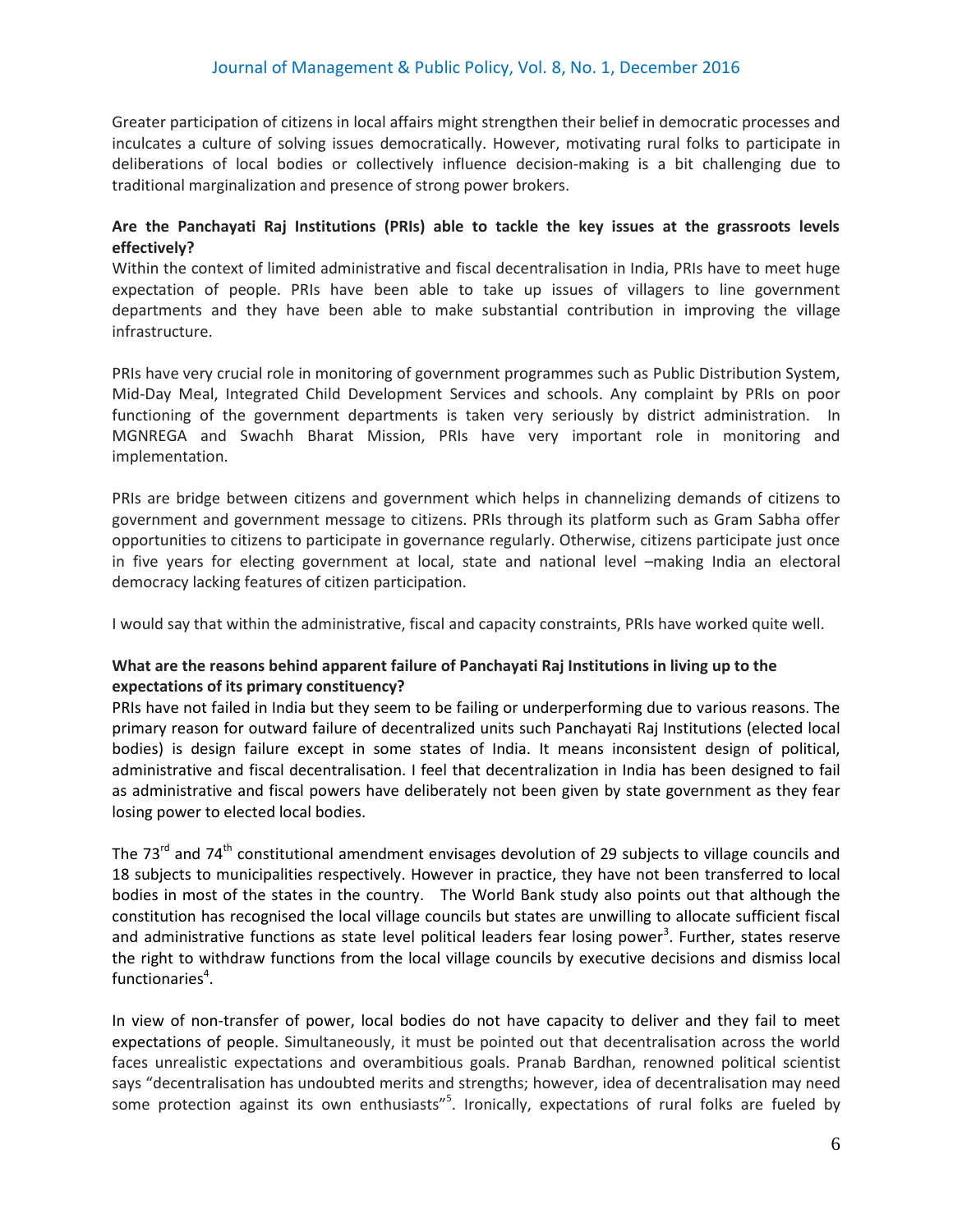national level leaders talking about Gram Panchayats as an institution which will be panacea of governance-related problems in the villages across the country whereas on the ground, PRIs are not well-placed to deliver due to lack of real powers which the states are reluctant to let go.

**Is the scenario identical across the country or there are some better examples in some of the states?** PRIs in some states are doing very well in terms of devolution of funds, functions and functionaries (3Fs), infrastructure, governance and transparency. The annual study 2015-16, the Panchayat Devolution Index (PDI), the Ministry of Panchayati Raj, Government of India and TISS, Mumbai ranked Kerala, Tamil Nadu, Maharashtra and Karnataka as first four states in India while, Jammu and Kashmir, Uttar Pradesh, Punjab and Jharkhand are the low performers.

The study looked at two different indices for all the levels: Index of Devolution in Policy (DPo) and Index of Devolution in Practice (DPr) in addition to 3Fs and IGT (Infrastructure, Governance & Transparency).

The success of Kerala in decentralization is not new. At the same time, it is important to find out why Kerala has been so successful. Its success can be attributed to transfer of 3Fs to local government from 9<sup>th</sup> Plan. It has transferred 117 functions to Gram Panchayats and 151 functions to municipalities. All offices and staff at the appropriate level have also been transferred to the respective Local Governments. The local bodies have been given ample powers to control their staff including the Heads of Offices. The Mayor/Chairpersons/Presidents act as the Executive Authorities under the Acts<sup>6</sup>.

Kerala also has robust participative planning process in which Gram Sabhas and Ward Sabhas prepare and approve the plan. It has also powers of selection of beneficiaries to various welfare schemes, social audit and budget approval<sup>7</sup>. As a result, in Kerala today, Gram Panchayat has its own income of nearly rupees one crore and a Municipality with 3-5 crores and corporations with 5-20 crores, besides the State Governments Plan grant, Maintenance grant and General purpose Grants amounting another rupees 1-2 crores to Gram Panchayats. Besides, Central government grants like Mahatma Gandhi NREGS, Swachh Bharat, also come directly to them. It gives enough resources to local bodies to plan and spend on their priorities and they are no longer dependent on line government departments for projects<sup>8</sup>.

## **What could be the possible strategies for improving the functioning of Panchayati Raj Institutions so that they turn into model of effective rural governance?**

The first step should be to address the design flaws in decentralisation in India. We should learn from Falleti's theory of decentralization who maintains that right kind of sequencing i.e. administrative decentralisation, fiscal decentralisation and political decentralisation (AFP) as per the context may influence success or failure of decentralisation and power relations between local and central government may determine sequence in a particular context<sup>9</sup>. In context, where central government is dominant, decentralisation starts with administrative followed by fiscal and political. Domination of local government would mean political decentralisation followed by fiscal and administration. However, decentralisation in West Bengal and Kerala (Indian states) has given good results with focus on all three dimensions of AFP at the same time. In most states, only political decentralisation has taken place with very few changes in administrative and fiscal decentralisation. Falleti also points out that decentralisation is along drawn process with various successful reforms rounds. Each dimension of decentralisation is enacted in specific rounds taking place at different points of time. Hence next round of reforms in decentralisation in India must happen in administrative and fiscal spheres.

After design issue, next important aspect is political commitment of leaders. While national leaders are inclined to giving powers to local bodies, state leaders are quite reluctant. We have seen tussle for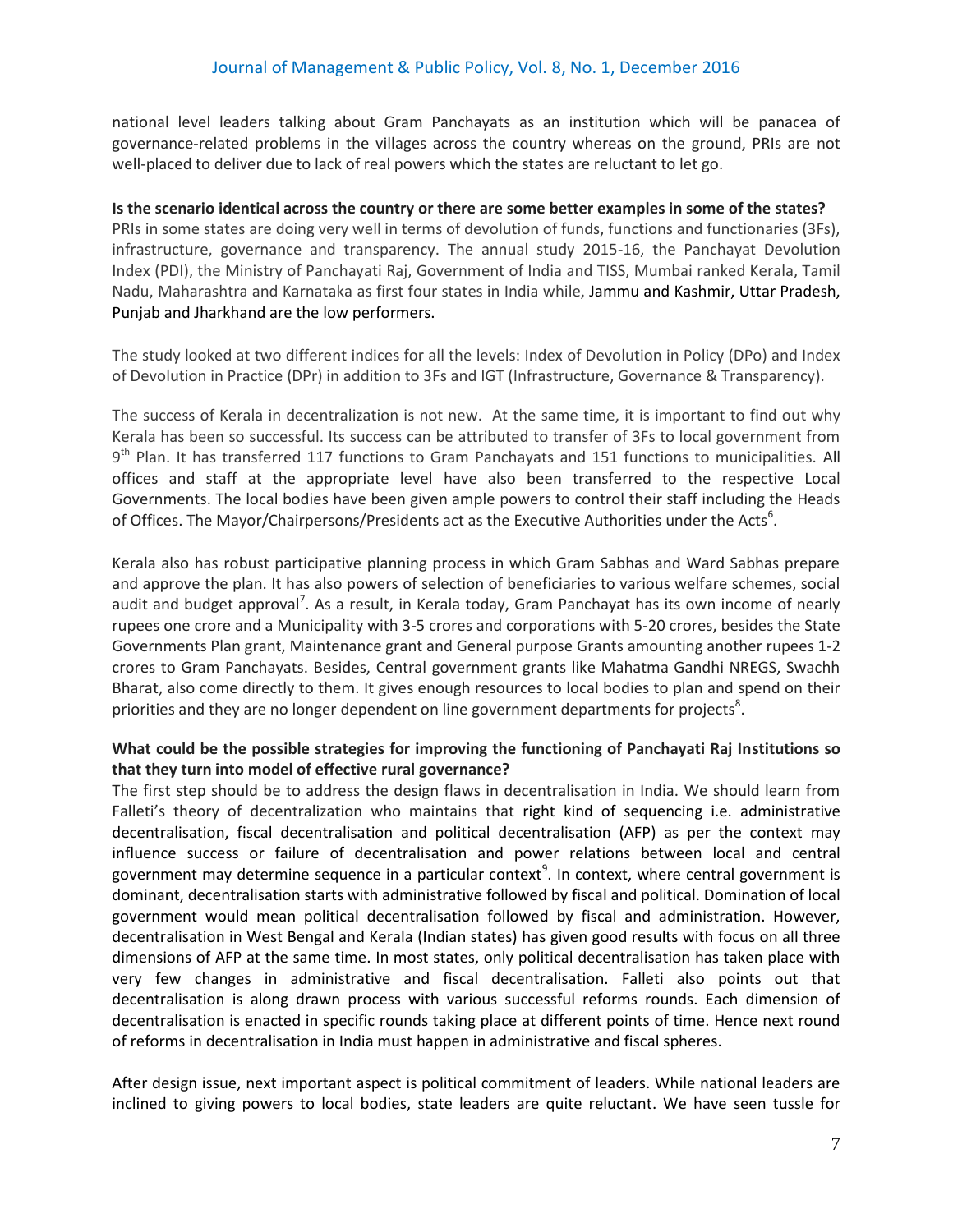power in decentralisation politics for nearly 24 years now and leaders of local bodies have lost in this power tussle. All elected representatives in local bodies should launch non-violent struggle 'panchayat stayagraha' for administrative and fiscal decentralisation in India, otherwise existing decentralisation scenario may not change in the country for next decade.

The issue of capacity building and creating a resource centre in each block for supporting local bodies administratively and technically should follow if struggle mentioned above is successful. Community empowerment is the most important issue but most neglected by policy makers in the discussion on PRIs. We have hardly seen initiatives for making communities aware at grass roots level in India, exception being Swachh Bharat Mission where mass awareness drives has been taken by government and panchayats. Government assumes that communities will become aware on their own. Without community empowerment, PRIs will not perform effectively. As Falleti says, reforms in decentralisation is continuous process, so all the issues mentioned above should be given serious thought if PRIs are to be turned into model of effective rural governance.

#### **How participation of local communities can be augmented in Panchayati Raj Institutions?**

Participation of local communities can be augmented in Panchayati Raj Institutions by activating various mechanisms of participation such Gram Sabha, Committees of Gram Panchayats and various monitoring committees formed in Gram Sabha. At present, the participation happens only on paper.

One of the ways to activate Gram Sabhas was witnessed during *Gram Uday se Bharat Uday Abhiyaan* in April 2016*.* It was launched by Prime Minister Narendra Modi to generate nationwide efforts to increase social harmony across villages, strengthen panchayati raj and promote rural development. The central and state governments reached out in mass media, including newspapers, television, and radio, urging citizens to participate in Gram Sabha in large numbers. In Haryana, the state government asked the district administration to prepare a schedule of gram sabha meetings and allocated responsibility to government officers across departments to be present in the meetings. Finally, and key to success, the people felt the seriousness of the state government in facilitating gram sabhas, hence they participated in large numbers<sup>10</sup>.

Presence of people in meeting of various institutions is first stage of participation, the second stage is citizens' ability to voice their opinions and concerns and last stage how theyinfluence decision making of the institution. Last two stages can only happen if community is empowered.

It is important to explain the meaning of community empowerment here. Community empowerment means "how members of a group are able to act collectively in ways that enhance their influence or control over decisions that affect their interests" $^{11}$ . However capacity of communities to act and influence decisions depend on four elements $^{12}$ :

- 1. Access to information: availability of laws and procedures for accessing information. It enables communities to hold government departments accountable and fight corruption
- 2. Mechanisms for inclusion and participation: legally mandated institutions e.g. reservation for women in local bodies, social audit in MGNREGA and spaces of grass roots movement e.g. movement of tribal against land acquisition. Communities can use these spaces for raising voice without any threat
- 3. Accountability: communities hold government department accountable by forming watchdog groups and budget analysis
- 4. Local organizational capacity: capacity and resources of communities to organize and voice their interests e.g. neighbourhood groups, farmers group, tribal group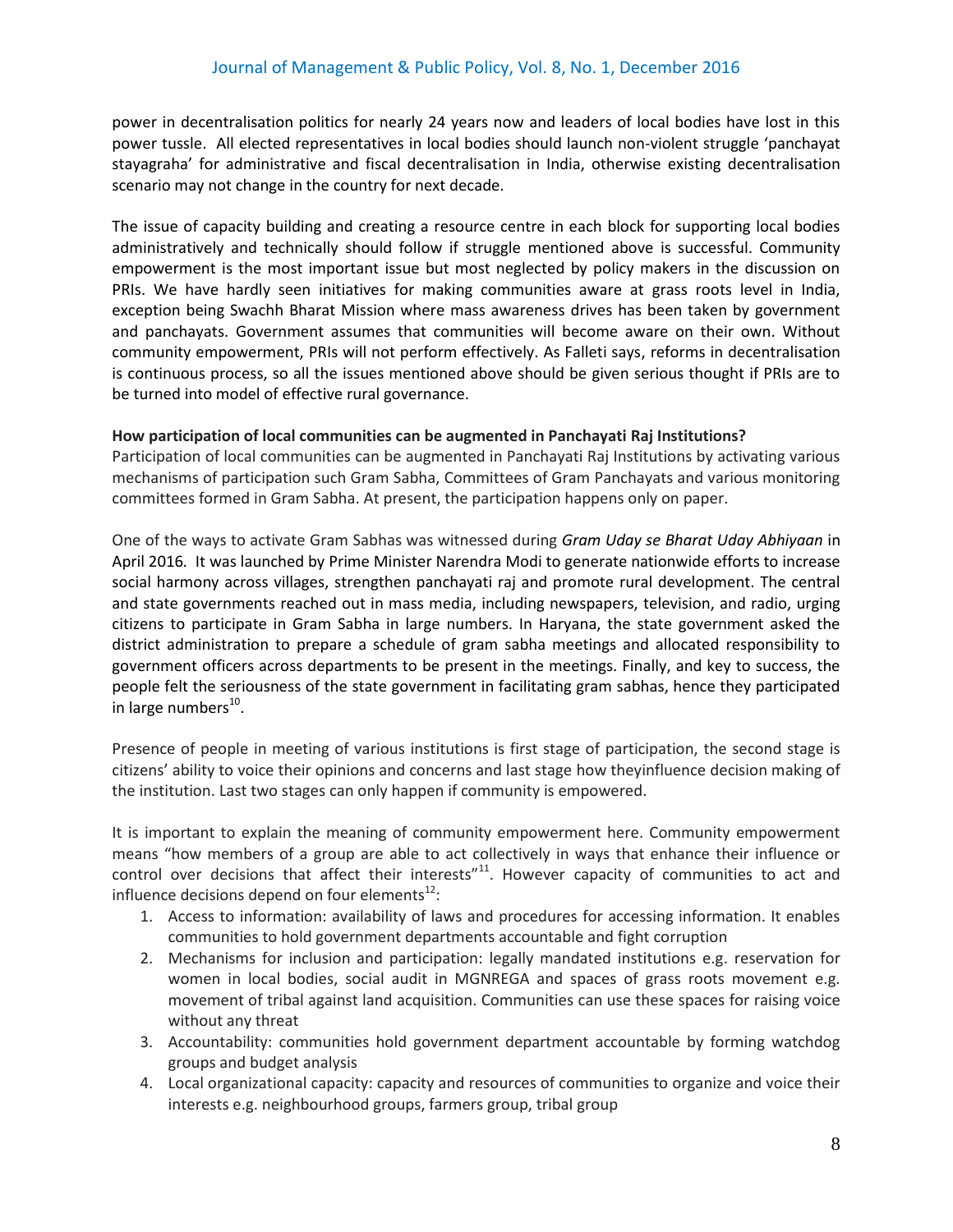## Journal of Management & Public Policy, Vol. 8, No. 1, December 2016

The presence of these four elements in any socio-political context empowers the communities and they participate effectively in functioning of public institutions. Provision and strengthening of the four elements in rural India will not only augment participation of communities in PRIs but also make these institutional accountable. Hence it is often said that community empowerment is the foundation of grass roots democracy.

Sehgal Foundation, an NGO based in Gurgaon, has used Brinkerhoff and Azfar's theory to design a community empowerment program named "Good Governance Now" in Nuh district, one of least developed district in Haryana. In the program, select community leaders are trained on key provisions of government programs, right to access information, developing village level group to raise voice and approaching government departments with demands. Good Governance Now coupled with strengthening village institution has been built into Good Rural Governance Model which is being implemented in 435 villages of India by Sehgal Foundation. This model has yielded very good results e.g. improving delivery of public services, building capacity of panchayats and village infrastructure.

#### **What about marginalized sections like women, minorities, transgender and people with disabilities who have traditionally been at the receiving end for centuries?**

India has revolutionary legislation to ensure participation of marginalized sections such as women and deprived sections (Scheduled Castes and Scheduled Tribes) in the local bodies. Women have reservation varying from 33 percent to 50 percent in the seats of local bodies and Scheduled Castes are given reservation as per population in the state. Minorities, transgender and specially challenged people do not have reservation of seats. But local elections give opportunity to them to get elected which is otherwise difficult when electoral constituency is large such as Vidhan Sabha and Lok Sabha elections.

Reservation has thrown up different kinds of challenges. Women after getting elected depend a lot on male viz. Husband, father, father- in- law, brother for performing their duties as elected representatives. This phenomenon is widespread from Gujarat in west to West Bengal in East and Jammu Kashmir in North to Tamil Nadu in South. Women elected representatives lack education, exposure, confidence and capacity which acts as serious constraint. Even in the places, where they are educated, patriarchy restricts them from taking decisions independently though, exceptional women can be found in local bodies who defy societal constraints to do magnificent job.

State government through various training institutes have tried to build capacity of all elected representatives in local bodies but failed to train effectively representatives of 2.5 lakhs Gram Panchayat in India. However, focus of training till date has been on class room teaching and technical trainings with limited focus on participatory training and citizenship training $^{13}$ .

Widely publicized participatory training tool in current times is "Community Led Total Sanitation" which has been developed by Kamal Kar with Robert Chambers (IDS, UK), and it has been very successful in different parts of world in motivating people to construct toilets and keeping their habitats clean. Such tools for training of elected representatives needs to be developed and used, only then women and deprived sections will have capacity and skills to participate effectively in local bodies.

In addition, citizenship training is a valuable education a citizen gets while attending gram sabha or being part of gram panchayat monitoring committees. Such trainings equip citizens with capacity and skills required for performing role of elected representatives in long run, it also makes local bodies accountable.